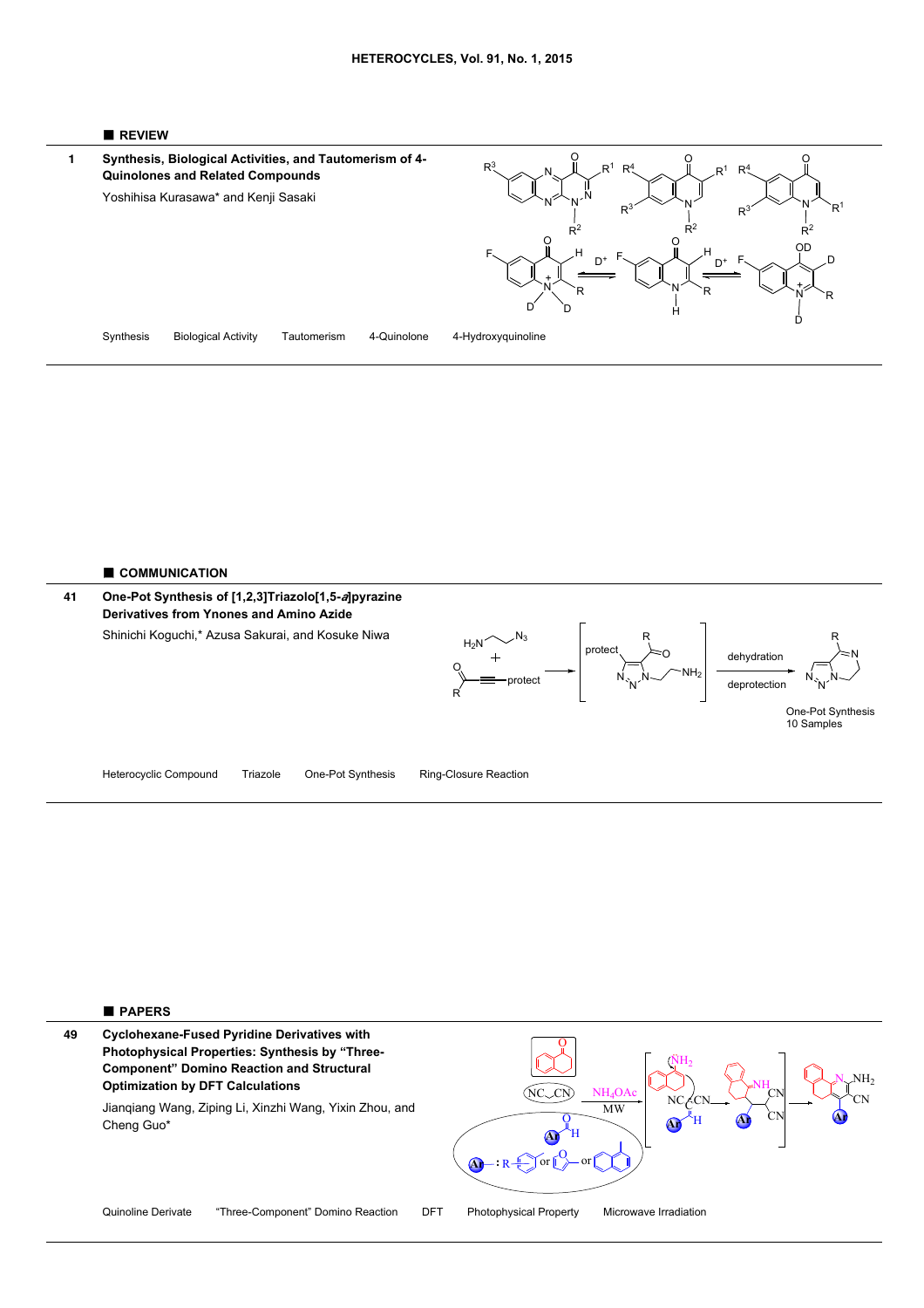

## ■ **SHORT PAPERS**

Ga(OTf)<sub>3</sub> Catalyzed Synthesis of 3,4-Dihydropyrimidin-**2(1***H***)-ones** Jingjing Xia\* and Kehua Zhang Biginelli Reaction Gallium(III) Triflate Solvent-Free Reaction Dihydropyrimidinone **105**  $H_2N^{\prime}$  NH<sub>2</sub> X  $Me^{\sim}$  R<sup>2</sup> O O  $Ga(OTf)_3$  (0.1 equiv.) neat, 90 °C  $R^1$ CHO + **1 2 3 4** N H  $R^2$   $\searrow$   $\searrow$  NH  $O$  R<sup>1</sup> Me^ `N´ `X  $R^1 = C_6H_5$ , 4-MeO-C<sub>6</sub>H<sub>4</sub>, 4-F-C<sub>6</sub>H<sub>4</sub>, 4-Cl-C<sub>6</sub>H<sub>4</sub>, 4-NO<sub>2</sub>-C<sub>6</sub>H<sub>4</sub>, 2-furanyl, Me, n-C<sub>6</sub>H<sub>13</sub>;  $R^2$  = OMe or OEt;  $X = O$  or S. **One-Pot, Three Component Synthesis of Thiazol-2(3***H***) imines Using Poly(4-vinylpyridine) as an Efficient Reusable Heterogeneous Basic Catalyst 113** Br S

Jafar Abbasi Shiran, Asieh Yahyazadeh,\*





 $Ar = 3-MeOC_6H_4$ , 4-  $MeOC_6H_4$ , 3,4-di-MeOC<sub>6</sub>H<sub>3</sub>, 4-EtOC<sub>6</sub>H<sub>4</sub>, 4-EtC<sub>6</sub>H<sub>4</sub> 1-naphthyl, 2-MeOC<sub>6</sub>H<sub>4</sub>, 3-OHC<sub>6</sub>H<sub>4</sub>, 4-MeC<sub>6</sub>H<sub>4</sub>, 3-ClC<sub>6</sub>H<sub>4</sub>, 4-ClC<sub>6</sub>H<sub>4</sub>, 4-IC<sub>6</sub>H<sub>4</sub> X= H, OMe, Br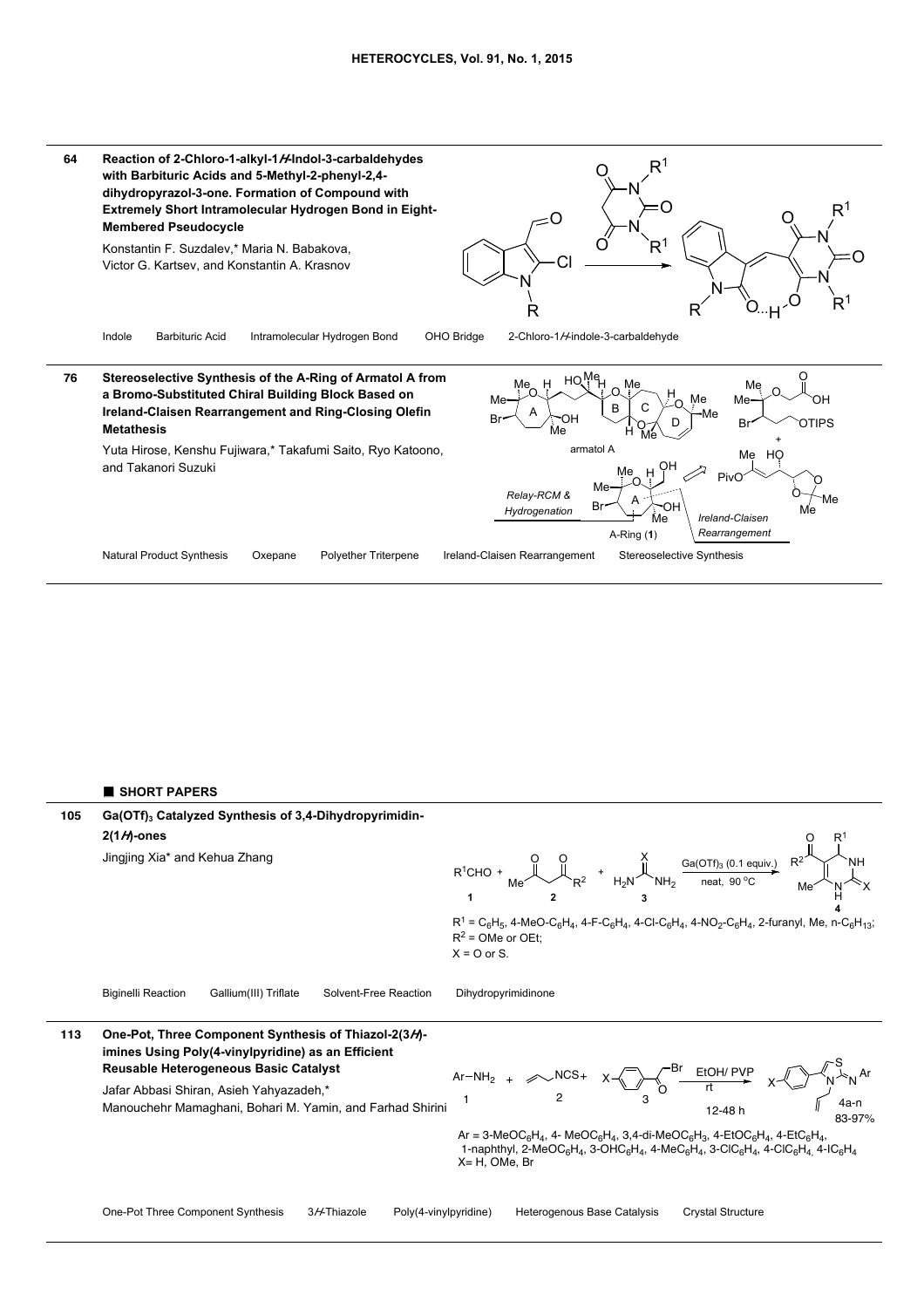

## ■ **NEW HETEROCYCLIC NATURAL PRODUCTS**

- **157 Polyketides**
- **161 Aromatics**
- **170 Terpenes**
- **183 Steroids**
- **186 Alkaloids**
- **198 Miscellaneous**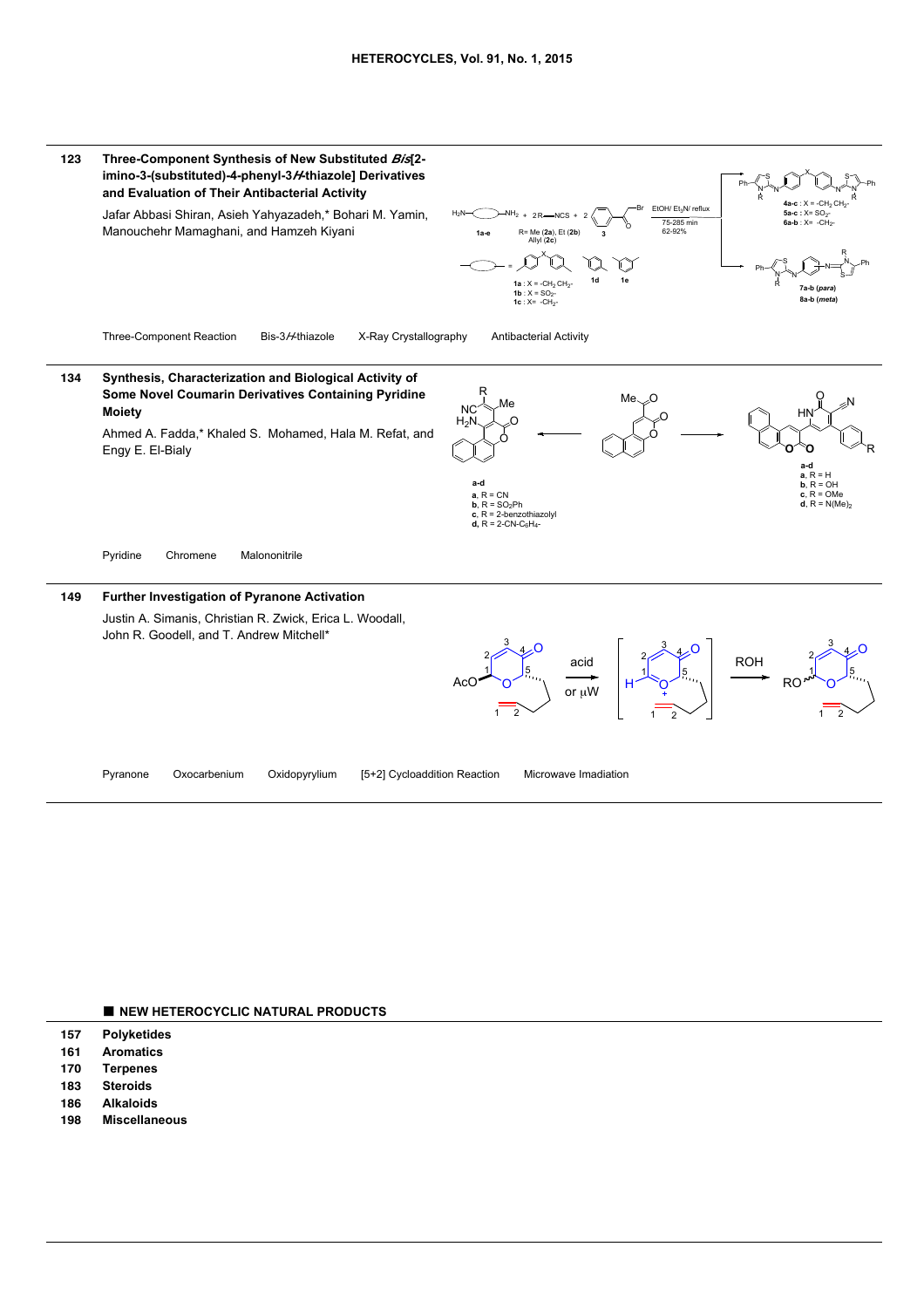- **TOTAL SYNTHESIS OF HETEROCYCLIC NATURAL PRODUCTS**
- **201 Polyketides**
- **205 Aromatics**
- **209 Terpenes Alkaloids**
- **211 218 Miscellaneous**

■ **BRUSH UP YOUR HETEROCYCLES**

**219 Brush Up Your Heterocycles**